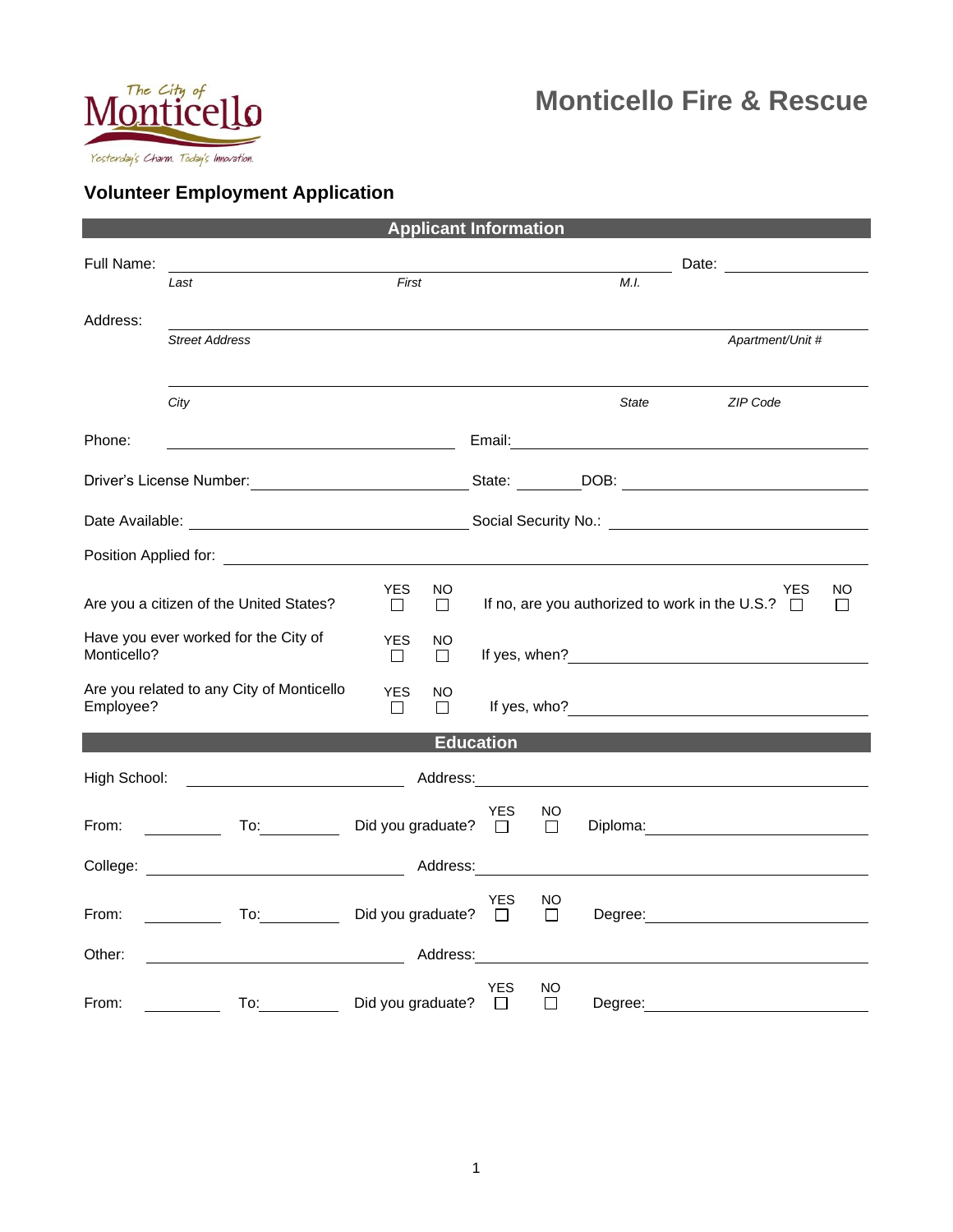**Previous Employment**

| Company:                                                                                                                            |                            |                     |                                                                                                                                                                                                                                |                                                                                                                                                                                                                                        |
|-------------------------------------------------------------------------------------------------------------------------------------|----------------------------|---------------------|--------------------------------------------------------------------------------------------------------------------------------------------------------------------------------------------------------------------------------|----------------------------------------------------------------------------------------------------------------------------------------------------------------------------------------------------------------------------------------|
| Address:                                                                                                                            |                            |                     |                                                                                                                                                                                                                                | Supervisor: Supervisor:                                                                                                                                                                                                                |
| Job Title:<br><u> 1980 - Johann Barbara, martin amerikan basar dan basa dan basa dan basa dalam basa dalam basa dalam basa dala</u> |                            |                     | From:                                                                                                                                                                                                                          | $\overline{a}$                                                                                                                                                                                                                         |
|                                                                                                                                     |                            |                     |                                                                                                                                                                                                                                |                                                                                                                                                                                                                                        |
| May we contact your previous supervisor for a reference?                                                                            | <b>YES</b><br>$\mathsf{L}$ | NO.<br>$\mathbf{1}$ |                                                                                                                                                                                                                                |                                                                                                                                                                                                                                        |
|                                                                                                                                     |                            |                     |                                                                                                                                                                                                                                |                                                                                                                                                                                                                                        |
| Company:<br><u> 1989 - Johann Barbara, marka a shekara ta 1989 - An tsara tsa 1989 - An tsara tsa 1989 - An tsara tsa 1989 -</u>    |                            |                     |                                                                                                                                                                                                                                | Phone: <u>_______________________________</u>                                                                                                                                                                                          |
| Address:<br><u> 1989 - Johann Stoff, amerikansk politiker (* 1908)</u>                                                              |                            |                     |                                                                                                                                                                                                                                | Supervisor: Victor Control of The Control of The Control of The Control of The Control of The Control of The Co                                                                                                                        |
| Job Title:                                                                                                                          |                            |                     | From: The contract of the contract of the contract of the contract of the contract of the contract of the contract of the contract of the contract of the contract of the contract of the contract of the contract of the cont | $\mathsf{To:}\qquad \qquad \overbrace{\qquad \qquad }$                                                                                                                                                                                 |
|                                                                                                                                     |                            |                     |                                                                                                                                                                                                                                |                                                                                                                                                                                                                                        |
| May we contact your previous supervisor for a reference?                                                                            | <b>YES</b><br>$\Box$       | NO.<br>$\mathsf{L}$ |                                                                                                                                                                                                                                |                                                                                                                                                                                                                                        |
|                                                                                                                                     |                            |                     |                                                                                                                                                                                                                                |                                                                                                                                                                                                                                        |
| Company:<br><u> 1989 - Johann Barn, mars ann an t-Amhain ann an t-Amhain ann an t-Amhain ann an t-Amhain an t-Amhain ann an t-</u>  |                            |                     |                                                                                                                                                                                                                                |                                                                                                                                                                                                                                        |
| Address:                                                                                                                            |                            |                     |                                                                                                                                                                                                                                | Supervisor: _________________                                                                                                                                                                                                          |
| Job Title:                                                                                                                          |                            | From:               | <u>and the community of the community</u>                                                                                                                                                                                      | To: $\qquad \qquad \qquad$                                                                                                                                                                                                             |
|                                                                                                                                     |                            |                     |                                                                                                                                                                                                                                |                                                                                                                                                                                                                                        |
| May we contact your previous supervisor for a reference?                                                                            | <b>YES</b><br>$\Box$       | NO.<br>$\perp$      |                                                                                                                                                                                                                                |                                                                                                                                                                                                                                        |
| <b>Military Service</b>                                                                                                             |                            |                     |                                                                                                                                                                                                                                |                                                                                                                                                                                                                                        |
| Branch:                                                                                                                             |                            |                     | From: $\sqrt{2\pi r}$                                                                                                                                                                                                          | To: $\qquad \qquad \qquad$                                                                                                                                                                                                             |
|                                                                                                                                     |                            |                     |                                                                                                                                                                                                                                | Type of Discharge:<br><u> Letter and the contract of the contract of the contract of the contract of the contract of the contract of the contract of the contract of the contract of the contract of the contract of the contract </u> |
| If other than honorable, explain:                                                                                                   |                            |                     |                                                                                                                                                                                                                                |                                                                                                                                                                                                                                        |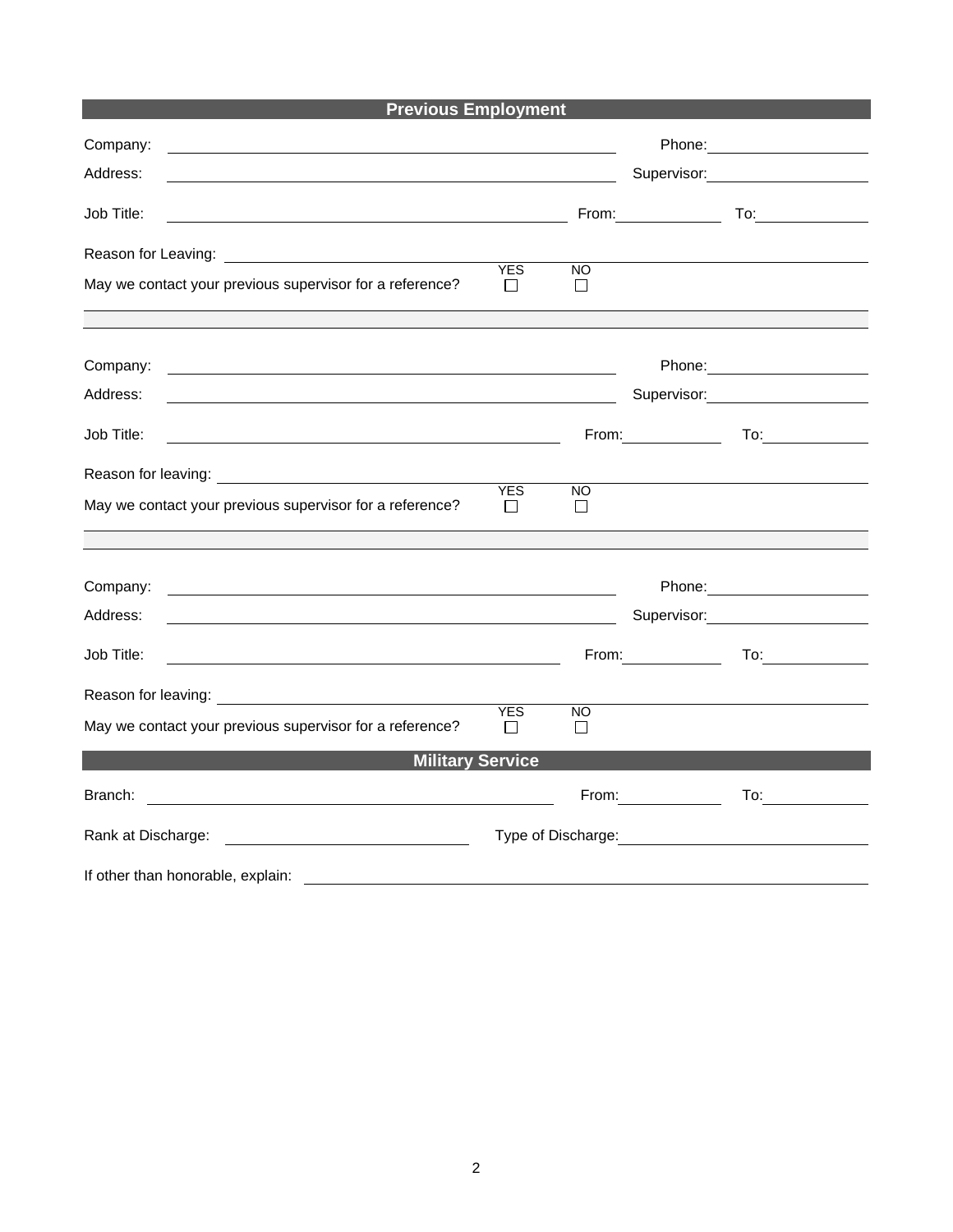## **References**

| Please list two personal and one professional reference. (Please do not list an immediate relative.)                                                                                                                                      |                                                                                                                 |
|-------------------------------------------------------------------------------------------------------------------------------------------------------------------------------------------------------------------------------------------|-----------------------------------------------------------------------------------------------------------------|
|                                                                                                                                                                                                                                           |                                                                                                                 |
| Occupation: <u>contract the contract of the contract of the contract of the contract of the contract of the contract of the contract of the contract of the contract of the contract of the contract of the contract of the cont</u>      |                                                                                                                 |
| Address:                                                                                                                                                                                                                                  |                                                                                                                 |
|                                                                                                                                                                                                                                           | Relationship: \\square\\square\\square\\square\\square\\square\\square\\square\\square\\square\\square\\square\ |
|                                                                                                                                                                                                                                           |                                                                                                                 |
| Address:                                                                                                                                                                                                                                  |                                                                                                                 |
|                                                                                                                                                                                                                                           | Relationship: 2000                                                                                              |
|                                                                                                                                                                                                                                           | Phone: _______________________                                                                                  |
| Address:<br>the control of the control of the control of the control of the control of the control of the control of the control of the control of the control of the control of the control of the control of the control of the control |                                                                                                                 |
|                                                                                                                                                                                                                                           | <b>General Information</b>                                                                                      |
| Why are you interested in serving as a volunteer firefighter?                                                                                                                                                                             |                                                                                                                 |
|                                                                                                                                                                                                                                           |                                                                                                                 |
|                                                                                                                                                                                                                                           |                                                                                                                 |
|                                                                                                                                                                                                                                           |                                                                                                                 |
| How did you learn about being a volunteer firefighter with Monticello Fire and Rescue?                                                                                                                                                    |                                                                                                                 |
|                                                                                                                                                                                                                                           |                                                                                                                 |
|                                                                                                                                                                                                                                           |                                                                                                                 |
|                                                                                                                                                                                                                                           |                                                                                                                 |
| What are your present hobbies or special interests?                                                                                                                                                                                       |                                                                                                                 |
|                                                                                                                                                                                                                                           |                                                                                                                 |
|                                                                                                                                                                                                                                           |                                                                                                                 |
|                                                                                                                                                                                                                                           |                                                                                                                 |
| What are your goals within the department?                                                                                                                                                                                                |                                                                                                                 |
|                                                                                                                                                                                                                                           |                                                                                                                 |
|                                                                                                                                                                                                                                           |                                                                                                                 |
|                                                                                                                                                                                                                                           |                                                                                                                 |
|                                                                                                                                                                                                                                           |                                                                                                                 |
|                                                                                                                                                                                                                                           |                                                                                                                 |